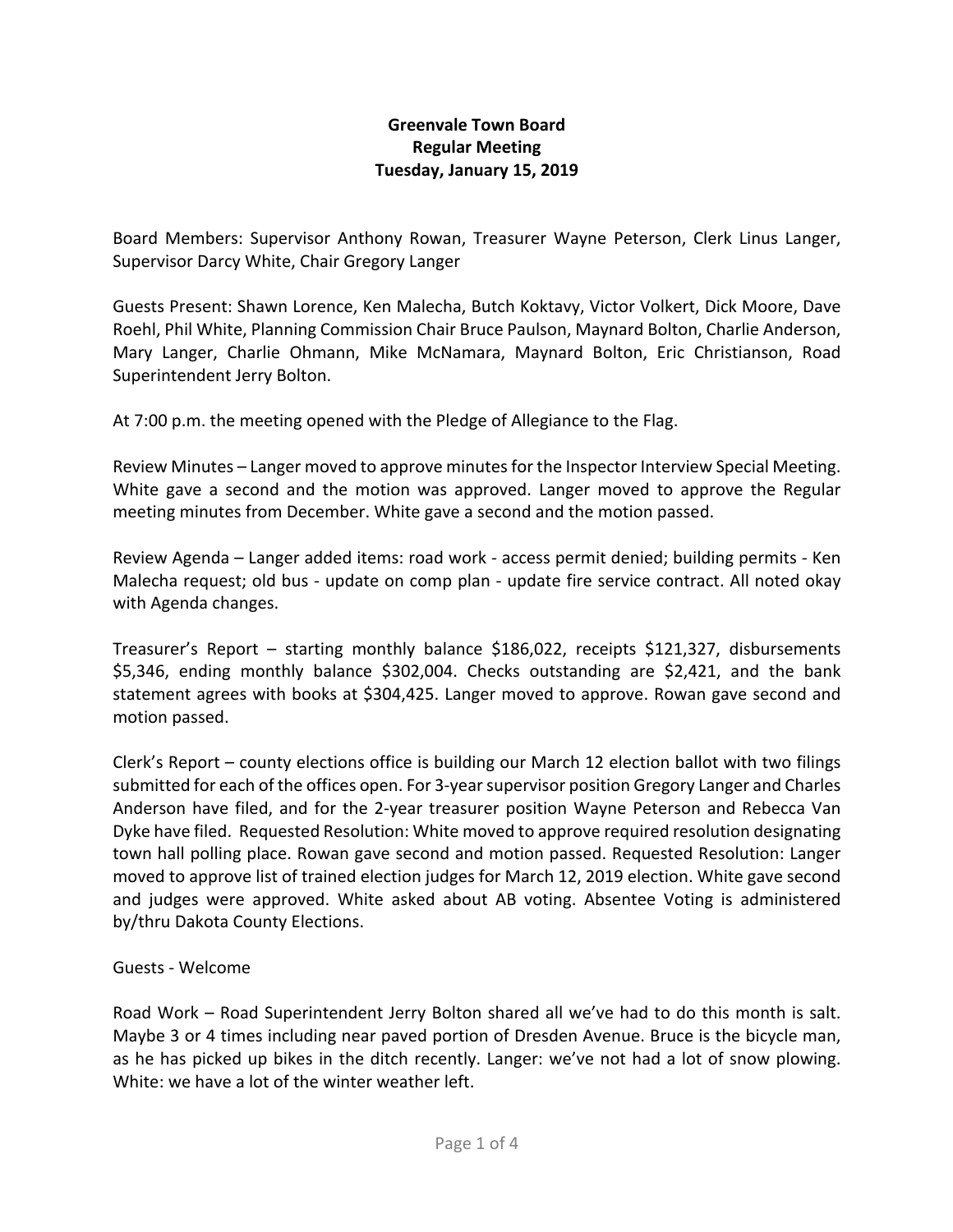Other – Charlie Ohmann made driveway improvements; however, did not know line came out as far as it did. Guess I was on his side by 4 feet. Inquired for a new access application and board expressed before starting work be sure to consult with Road Superintendent Jerry Bolton. Ohmann agreed with "sounds good." Access permits insure many aspects of right-of-way safety and maintenance, especially with best practice designs and installations.

White drove up Isle Avenue recently and noticed it was very icy and unsafe. She called provider TJ Grossman who said he'd be out in 30 minutes. He was! That level of service is great and highly appreciated.

Rowan – talked about cleaning ditch near Mike Carlier's corner (Isle & 305th) to start water flowing the other way. Langer recommended Bolton speak with Rowan about issues and we should try to have a cost figure for repairs. Rowan expressed concern bridge aid could be denied with water flowing the wrong way. White and Langer would support Rowan and Bolton getting a quote. Bolton spoke with TJ Grossman earlier and agreed for such a small area most cost would be transporting equipment.

Building Permits – Ken Malecha and Tracy Snyder (TK Properties) presented with inquiry on a parcel recently purchased in Section 5. Langer suggested the planning commission study it out at their March 3<sup>rd</sup> meeting, or to have a special meeting, as the inquiry is more a question for zoning. The 2016 buildable sites study shows the parcel is not a buildable site. Tension. White: We are not land attorneys, and with all due respect the planning commission will give us more time and the benefit of their research. We will approach this legally, ethically and morally.

Board agreed to ask the clerk and planning commission to schedule an as-needed meeting to study questions and recommend findings for the regular February board meeting.

Citizen Business – Dick Moore mentioned we lost two model citizens recently Charles Muckey and Clifford Gilomen. Cliff was on the town board at one time and they will both be missed. Charles Muckey's funeral is this coming Thursday January 18<sup>th</sup> at St John's in Northfield. Noted Marlene Lundgren too has left us, and husband is receiving hospice care. RIP, friends!

David Roehl inquired about County appraisers' valuations toward easement payments on upcoming Foliage widening project. His property is taxed by the county as commercial but is zoned by the township as agricultural. What is the correct valuation? Langer shared there have always been only 3 zoning districts including Agricultural Preservation, Floodplain Overlay, and Shoreland Overlay. Discussion. White expressed there's too much credit here to any interference, because appraisers are always making valuations and decide themselves on valuations. Moore asked why is it taxed commercial? Langer: we have language in our zoning that describes nonconforming uses where it isstated "uses not described are prohibited" - our ordinance says waste not produced on premises is "prohibited." Even though we are strictly zoned Agricultural Preservation, the appraisers see Commercial and are trying their best.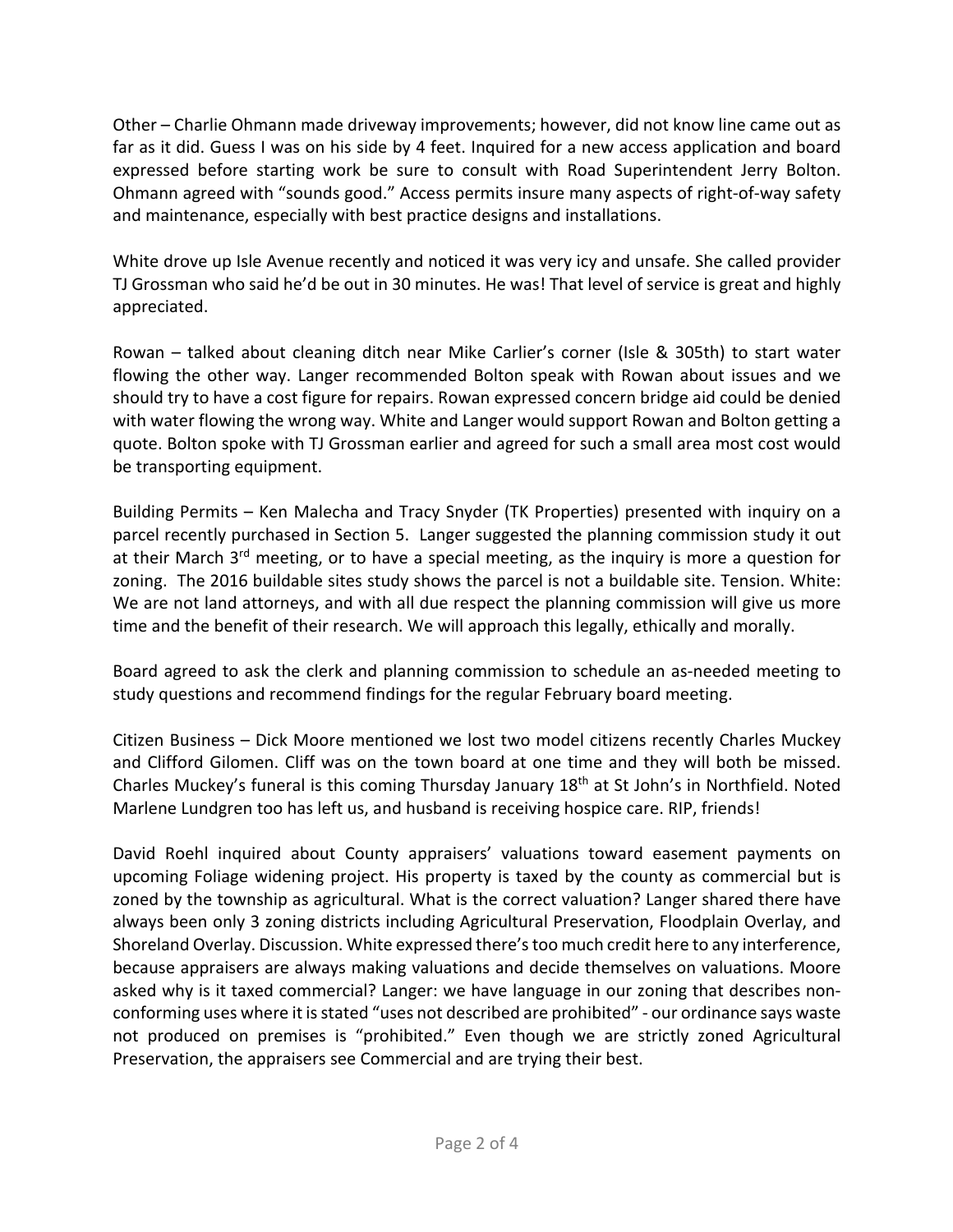Some further discussion on zoning procedures and history.

Old Business – the Joint Powers Agreement (JPA) with the sheriff's department has been signed and finalized. White notes fees are really reasonable.

Professional Planner – Dean Johnson was great but has retired in December. Next question is who are we going to hire to help with our planning needs? Planning Commission has recommended pursuing an agreement with Bolton-Menk. They would not be getting a retainer fee, rather they would be available as needed. Rowan looked over sheets and liked they are familiar with what we have. Victor Volkert asked if there would be a designated contact? Langer mentioned Alex Conzemius as first contact. White: I'd want to take the advice from Dean Johnson as he was a good planner for us. Langer moved the Board approve hiring the firm of Bolton-Menk to do our township planning work. Rowan gave a second and the motion passed. Clerk recommended Chair work with contacts on a draft for our February meeting.

Fire Service Agreement – got back a signed copy of approved agreement. Payment \$24,920 to be paid in 2019. White mentioned postcard "passing the hat" towards new rescue services truck.

New Business – Ludwig Koktavy – property split was presented by Mr. Koktavy and Victor Volkert. Planning Commission Chair Bruce Paulson assisted the board reviewing details in documents prepared by attorney Ophaug's office. Langer moved to approve the split as presented. White made a second and the motion passed. The split to be officially recorded at Dakota County.

Planning Commission Chair – Bruce Paulson – PC met in early December and reported at last meeting. One initiative was to look into township's right of way management. We have no ordinance presently that helps us manage utility right of way. Richard Fott is looking into neighboring township ordinances. March 3rd is next scheduled meeting, but we will meet earlier to address Mr. Malecha's request from TK Properties.

Board of Audit – as required every year the Board of Supervisors will hold a Board of Audit meeting – to review spending and receipts. Copies of year-end report have been distributed for review. Langer moved to schedule and post and publish the board of audit meeting for 6:00 p.m. on February 19th. Rowan gave a second and motion passed.

Intergovernmental Meeting to be held at 7:00 p.m. tomorrow at Waterford Town Hall.

City of Northfield meeting on N.W. area plan (50 acres) – Mike Devney, Dave Sorem, Tom Sorem - contrary to news, were not invited. St Olaf and committee which is now disbanded were in attendance. White noted event included signing-in. 3 minutes of fame if you sign in.

Solid Waste newsletter was shared, noting dairy farmer Don Malecha's involvement.